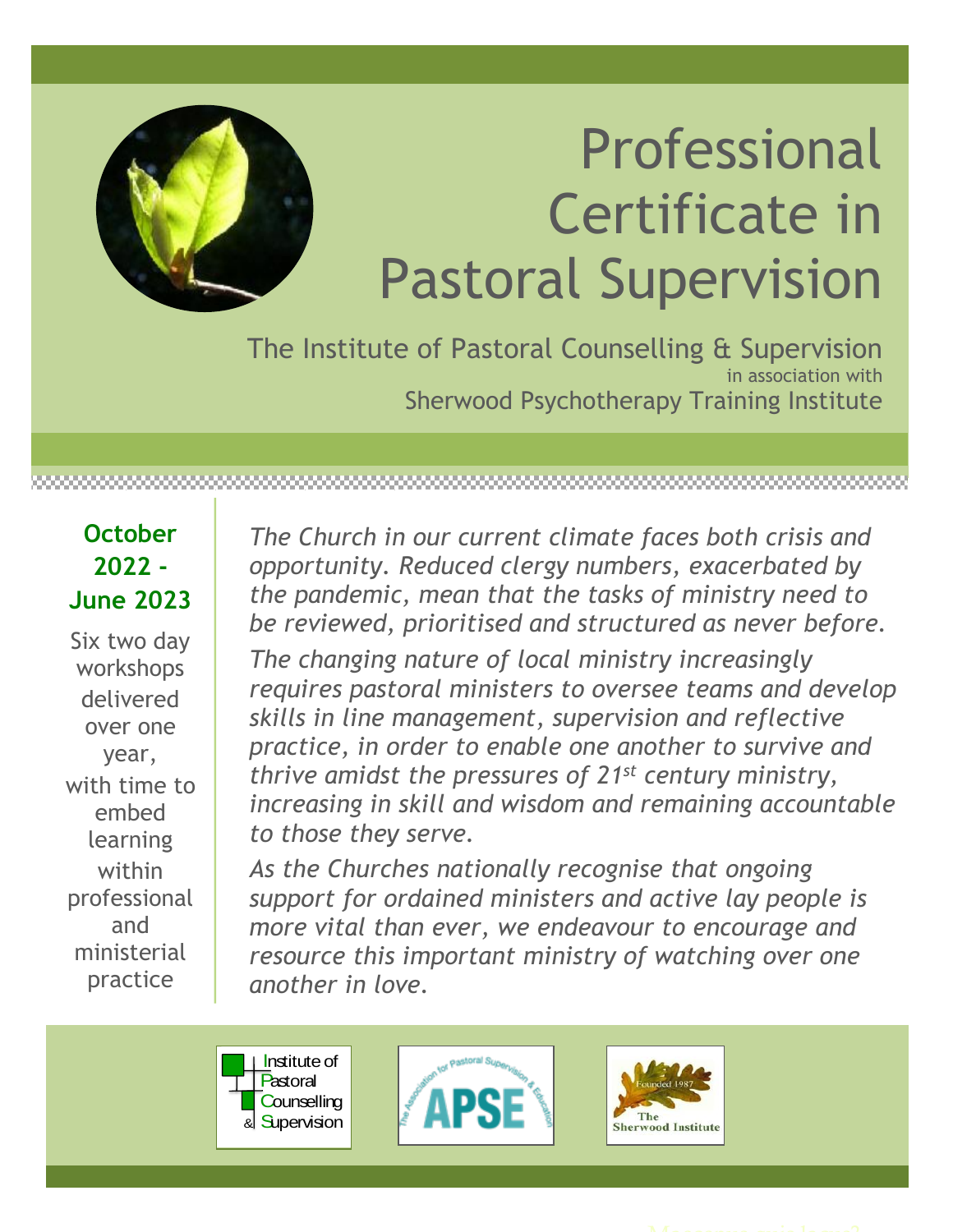#### **What are the course aims?**

The current emphasis upon ministerial development means that the church needs practitioners with supervisory skills to facilitate creative reflection on the work of ministry.

Within a widening variety of settings, chaplains have an important role to play in fostering skills of reflective practice – in relation to spiritual care – within multi-disciplinary teams.

In addition, spiritual direction is increasingly seen as a life-giving ministry to the whole church and spiritual directors need opportunities to reflect on their practice and receive supervision for their work.

Equally, pioneer ministers, pastoral team leaders and counsellors and psychotherapists working with people of faith find themselves grappling with the on-going integration of spirituality, vocation and professional identity.

The Professional Certificate in Pastoral Supervision has been developed to address this cluster of training needs. It is a substantial course, which draws on both theological and psychological understandings of the mission and ministry of lay and ordained Christians in a variety of settings.

## **How will I learn?**

The course operates as an ecumenical and multidisciplinary learning community, where your working experience is valued as the raw material for learning. This is built upon through a variety of activities, including facilitator and student-led seminars, small group experiential tasks and reflective practice demonstrations.

Your development as a supervisor will be monitored through assignment writing, a seminar presentation, peer supervision activities and audio recorded sessions with ongoing feedback from your peers and summative assessment by group facilitators.

Assignments are designed to contribute to your practice and will combine to create a portfolio of evidence of professional competence in pastoral supervision.





### **Who is the course for?**

This course, which has been running since 2010, may be of interest to you if:

- You would like an in-depth understanding of pastoral supervision and effectively use it to support your ministry
- You would like to foster and develop skills in spiritual care within multi-disciplinary teams
- You would like to extend your existing line management capacity, by offering supervisory input and reflective practice to team members
- You would like to draw on both theological and psychological understandings of Christian mission and ministry in a variety of settings
- You would like to offer nonthreatening supervision and reflective practice to a range of pastoral practitioners.

**Institute of Pastoral Counselling & Supervision www.pastoralcs.org.uk**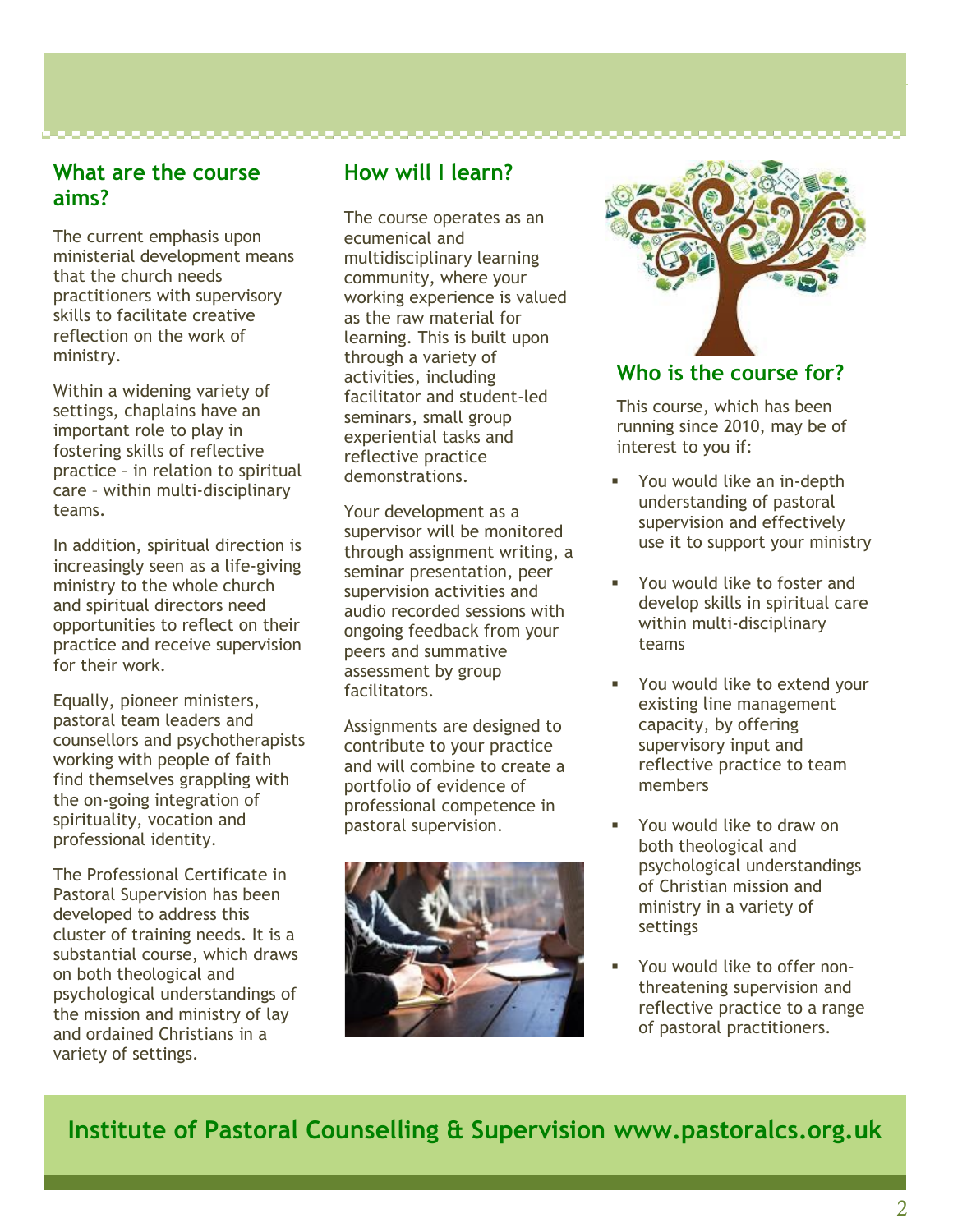# **Who are the Course Facilitators?**



#### **Anissa Chung**



After a career in teaching, Anissa is now an experienced BACP accredited therapist, an UKCP registered psychotherapist and Supervisor. She has a wellestablished private practice for adults, and offers pastoral supervision to those who work in a church setting. Besides her clinical work, Anissa is a counselling coordinator for the Leicester Diocess and has been a trainer to MSc level at the Sherwood Institute, Nottingham until summer 2021. She finds it exciting to accompany all who want to explore their own journey, to experience personal and professional growth and transformation.

> *BSc., PGCE, MSc Integrative Psychotherapist, PG Dip Supervision, MBACP Reg (Accred), UKCP Reg Accred Psychotherapist & Supervisor, APSE*

#### **Dr Deanne Gardner**



Deanne is an UKCP registered Psychotherapist and supervisor. She has an MA in Humanistic Person-centred Psychotherapy and her Professional Doctorate thesis explored the emotional demands made on clergy wives. Deanne's experience includes working as a secondary school counsellor, working in a charity with adults who had experienced childhood sexual abuse, and working with individuals who were in prison. In her established private practice she works with individuals and couples, and offers a reflective space to individuals who work within settings in which they hold pastoral and managerial positions. Deanne has a passion for encouraging dialogues around diversity and the experience of difference in group settings. Deanne is married to a church minister and is a member of a Pentecostal Church.

*DProf Counselling, MA Humanistic Person-centred Psychotherapy*, *UKCP Reg Accred Psychotherapist & Supervisor, APSE*

#### **Dr. Ruth Layzell**



**Helen Walley**



Ruth is Co-Director of IPC and a former Director at the Sherwood Institute in Nottingham. Ruth has a background in social work, counselling and theological education and has a passion for using psychological and theological skills to resource and support Christians involved in all kinds of pastoral ministry. She completed a doctorate in practical theology in 2015 looking at the pastoral accompaniment of people experiencing psychological and spiritual extremity.

*DProf. Pastoral Theology, MA, BA, CQSW, Reg MBACP (Accred), APSE*

Helen started her journey in counselling and then supervision over 2 decades ago after returning to England from living in Asia. Through working in a diverse variety of settings in Europe and UK Helen is now an experienced BACP accredited therapist, a counselling supervisor and a pastoral supervisor with a private practice in the East Midlands. She trained 5 years ago with IPCS. As a CofE reader and with a husband in parish ministry, she is aware of the challenging demands of ministry and service in different contexts and is committed to walking with others in training and supervision, encouraging the development of reflective and safe spaces for personal and professional growth. She has two sons and a grand-daughter.

*BA, Adv Dip in Pastoral Studies, Dip Person-centred Counselling & Psychotherapy, Adv Dip CBT, Dip Counselling Supervision, Cert in Reflective Practice & Pastoral Supervision, MBACP Reg (Accred), APSE* 

**Institute of Pastoral Counselling & Supervision www.pastoralcs.org.uk**